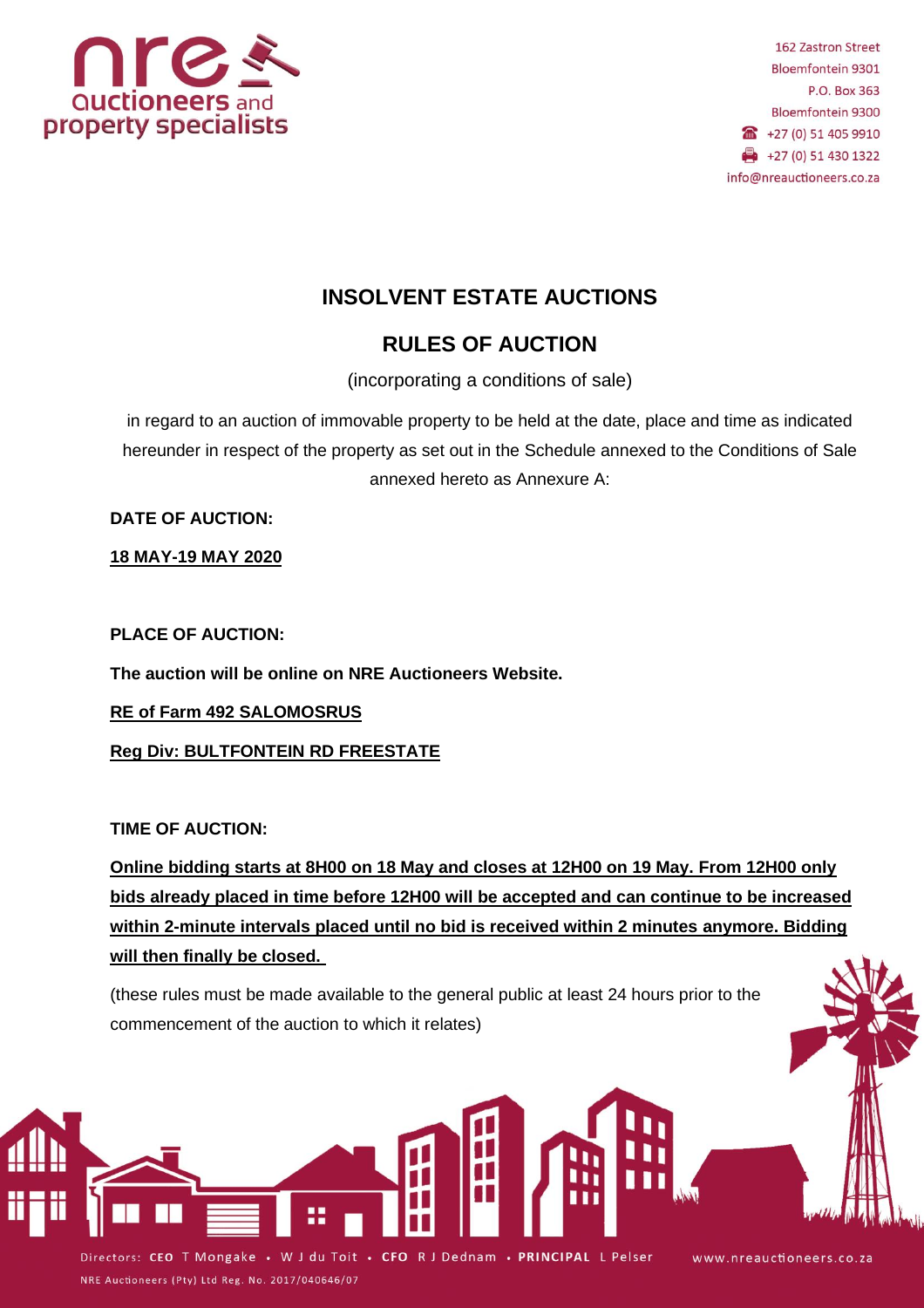## **TABLE OF CONTENTS**

| $\mathbf{1}$ .   |  |
|------------------|--|
| 2.               |  |
| 3.               |  |
| $\overline{4}$ . |  |
| 5.               |  |
| 6.               |  |
| 7 <sub>1</sub>   |  |
| 8.               |  |
| 9.               |  |
| 10.              |  |
| 11.              |  |
| 12.              |  |
| 13.              |  |
| 14.              |  |
| 15.              |  |
| 16.              |  |
| 17.              |  |
| 18.              |  |
| 19.              |  |
| 20.              |  |
| 21.              |  |
| 22.              |  |
| 23.              |  |
| 24.              |  |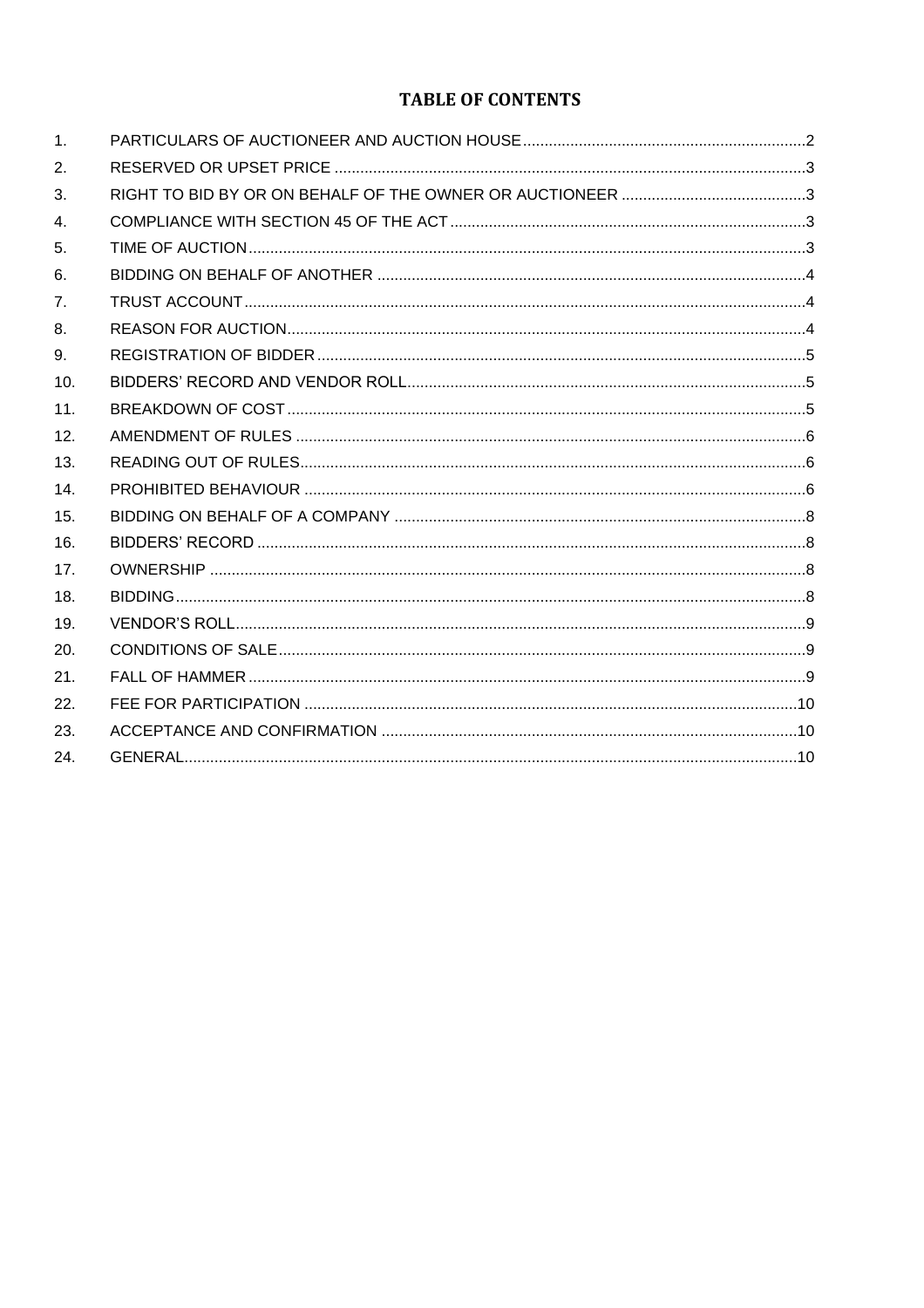## 1. **PARTICULARS OF AUCTIONEER AND AUCTION HOUSE**

- 1.1 Full names of the auctioneer: Hennie Gouws of NRE AUCTIONEERS;
- 1.2 physical address of the auctioneer: NRE Auctioneers, 162 Zastron Street, Westdene, Bloemfontein;
- 1.3 Contact details of the auctioneer: 051-405 9910;
- 1.4 Full names of the auction house: NRE AUCTIONEERS (PTY) LTD, Registration number: 2017/040646/07;
- 1.5 physical address of the auction house: 162 Zastron Street, Westdene Bloemfontein;
- 1.6 Contact details of the Auction house: 051-405 9910;

## 2. **RESERVED OR UPSET PRICE**

The sale by auction of the undermentioned immovable property is subject to a reserved or upset price as follows: **THE BID WILL BE PROVISIONAL FOR ACCEPTINCE BY THE SELLER;**

## 3. **RIGHT TO BID BY OR ON BEHALF OF THE OWNER OR AUCTIONEER**

The auction to which these Rule of Auction apply shall be on the basis that there will be a right to bid by or on behalf of the owner or auctioneer, and accordingly the owner or auctioneer, or any one person on behalf of the owner or auctioneer, as the case may be, may bid at the auction.

## 4. **COMPLIANCE WITH SECTION 45 OF THE ACT**

These rules of auction comply with section 45 of the Consumer Protection Act 68 of 2008 ("the CPA") and with the regulations promulgated thereunder. If any of the terms and conditions of this Rules of Auction or the terms and conditions, which are annexed to these Rules of Auction are inconsistent with the CPA and its regulations, then the CPA and its regulations shall prevail.

## 5. **TIME OF AUCTION**

The auction will commence at the published time (as set out on page 1 of these Rules of Auction) and it will not be delayed enabling any specific person or more persons in general to take part in the auction.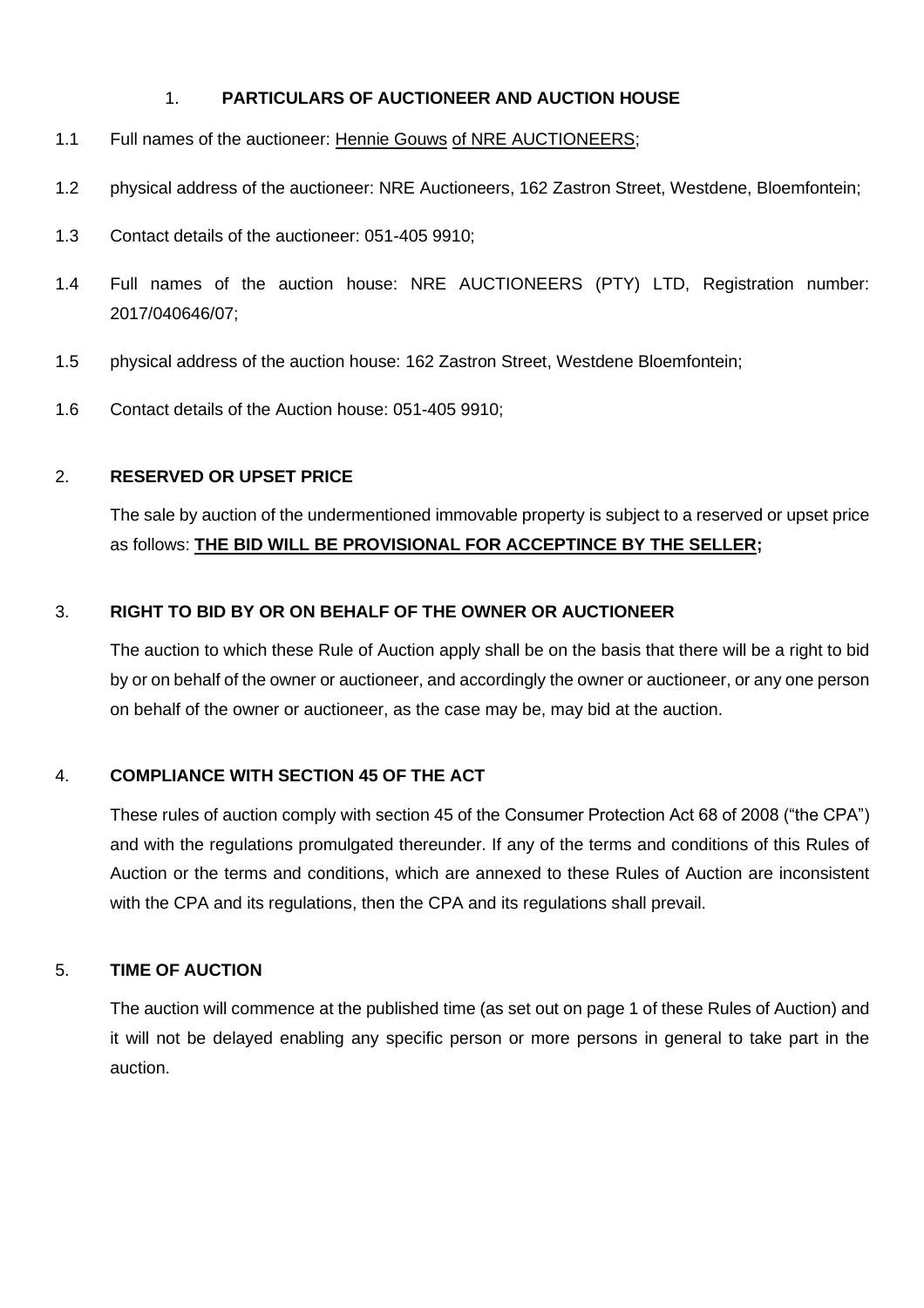## 6. **BIDDING ON BEHALF OF ANOTHER**

A person who intends at the auction to bid on behalf of another person must produce a letter of authority meeting the requirements of regulation 26(3) of the regulations promulgated in terms of the CPA, in order to so bid on behalf of that person;

[Regulation 26(3) reads as follows:

*"26(3) The auctioneer must ensure that a person who intends to bid on behalf of another, produces a letter of authority expressly authorising him or her to bid on behalf of that person, and both that person and the person bidding on his or her behalf must meet the requirements of subregulation (2)"*

And subregulation 26(2) reads as follows:

*"(2) Subject to regulation 30(2), the auctioneer must ensure that every prospective bidder must prior to the commencement of an auction register his or her identity in the bidder's record, and such registration must with the necessary changes meet the requirements of Chapter 1 of the regulations in terms of the Financial Intelligence Centre Act, 2001, published in Notice No. R.1595 in Gazette No. 24176 of 20 December 2002, in respect of establishment and verification of identity, and sign that entry"*]

## 7. **TRUST ACCOUNT**

The auctioneer has a trust account into which all moneys, minus the agreed commission, will be paid for the benefit of the seller.

The particulars of which trust account are as follows:

BANK: STANDARD BANK

ACCOUNT: 041245229

BRANCH CODE: 055534

BUSINESS CURRENT ACCOUNT

## 8. **REASON FOR AUCTION**

The auctioneer will, during the auction, announce the reason for the auction unless that reason is the normal and voluntary disposal of goods by the owner thereof.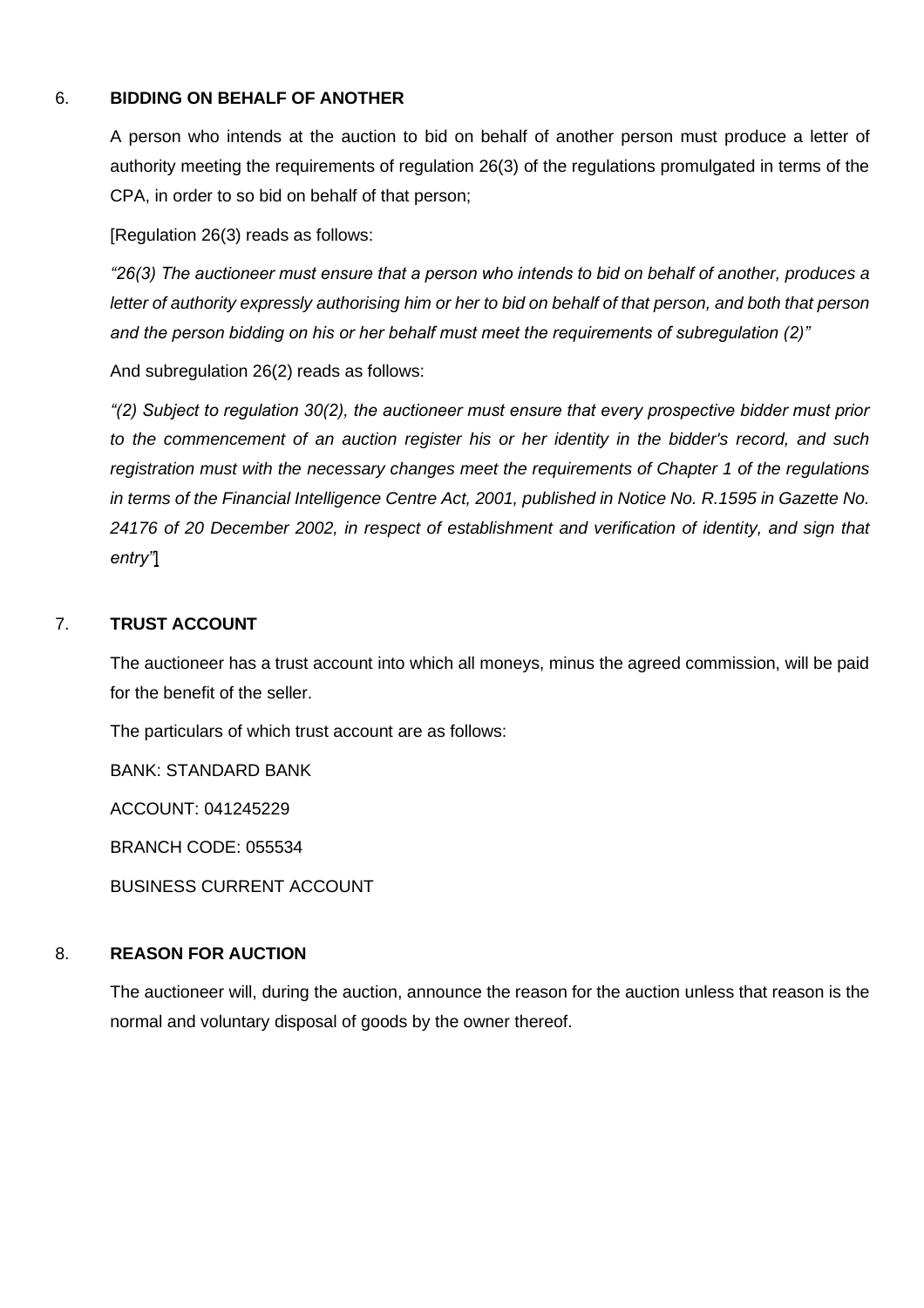## 9. **REGISTRATION OF BIDDER**

Any person who intends to bid at the auction must register prior to the commencement as contemplated in regulation 26(2) of the regulations promulgated in terms of the CPA, which reads as follows:

*"(2) Subject to regulation 30(2), the auctioneer must ensure that every prospective bidder must prior to the commencement of an auction register his or her identity in the bidder's record, and such registration must with the necessary changes meet the requirements of Chapter 1 of the regulations in terms of the Financial Intelligence Centre Act, 2001, published in Notice No. R.1595 in Gazette No. 24176 of 20 December 2002, in respect of establishment and verification of identity, and sign that entry"*

and regulation 30(2) reads as follows:

*"(2) For purposes of regulation 26(2), a prospective bidder in an auction to be held via the internet or other electronic medium or platform must register by providing -*

*(a) his or her full names, identification or passport number, age, physical address, internet protocol address, and where applicable, login code or name, and password; and*

*(b) the details of the means by which payment will be affected.*

## 10. **BIDDERS' RECORD AND VENDOR ROLL**

The bidders' record contemplated in regulation 26 and the vendor roll contemplated in regulation 28(4) are available for inspection during normal business hours without the charge of a fee at the following address:

NRE AUCTIONEERS

162 Zastron Street, Bloemfontein, 9301;

## 11. **BREAKDOWN OF COST**

The breakdown of the total cost of advertising and conducting the auction is as follows:

;

 $\overline{a}$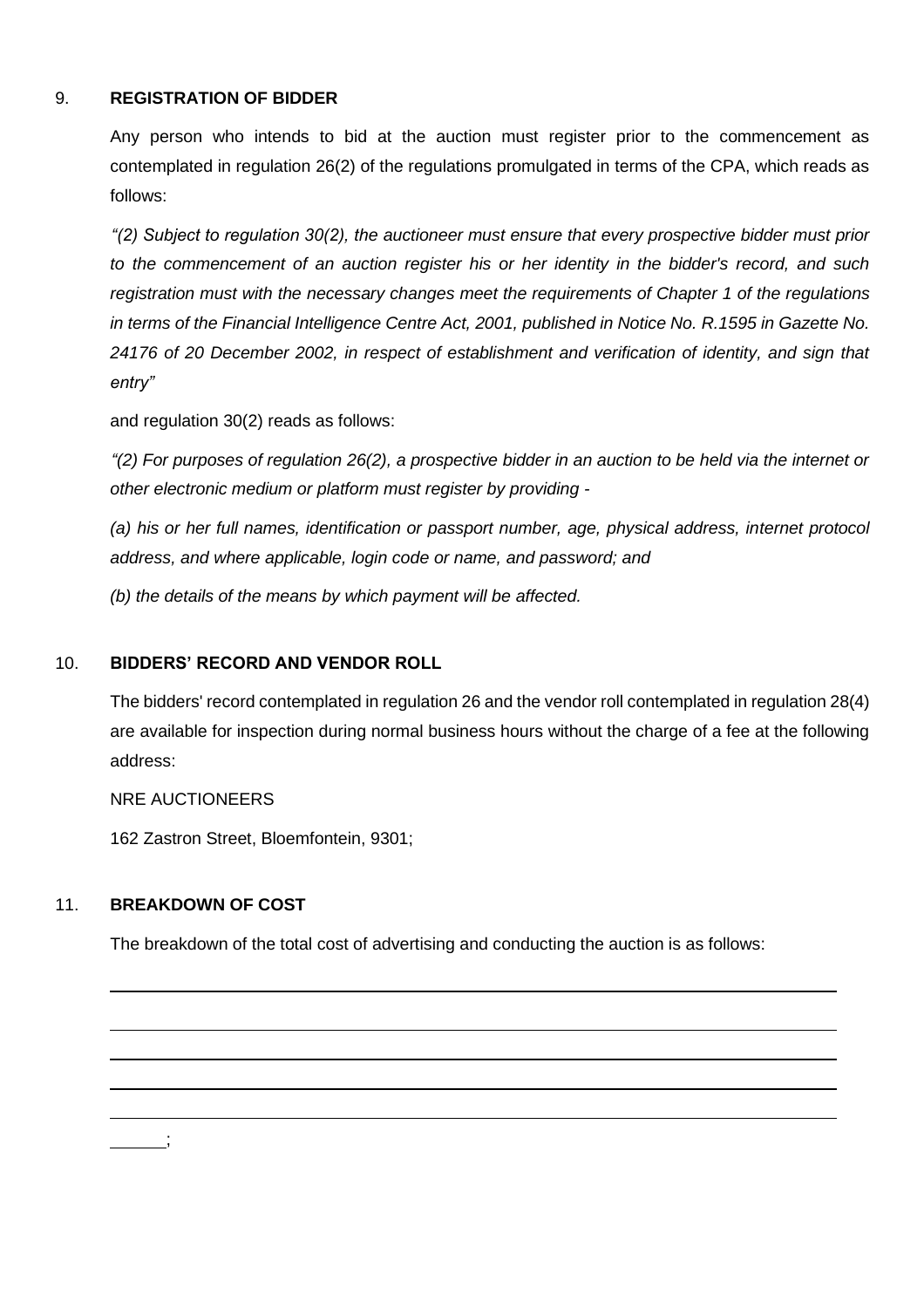(the right is reserved to add additional costs which additional costs will be computed as follows:

#### 12. **AMENDMENT OF RULES**

These rules are the original rules relating to the auction to which these Rule of Auction apply Alternatively

;

These rules are the amended version of the rules relating to the auction to which these Rule of Auction apply.

## 13. **READING OUT OF RULES**

- 13.1 These Rules of Auction will not be read out at the auction as:
- 13.1.1 they are available to the general public at least 24 hours prior to the commencement of the auction or;
- 13.1.2 the auction is a closed auction and these rules were made available to all persons to whom an invitation to take part in that auction was issued or;
- 13.2 Should clause 13.1 not apply the auctioneer will invite all present at the auction to object to the rules of auction not being read, and if nobody does object, these rules will not be read out at the auction.

## 14. **PROHIBITED BEHAVIOUR**

The auctioneer shall not -

- 14.1 charge or receive any fee or commission in respect of the sale of immovable property until the purchaser and the seller have signed a written agreement in respect of the sale of such immovable property;
- 14.2 charge or receive any fee or commission from the purchaser if the seller defaults or where such fee or commission has already been paid by the purchaser to the auctioneer, the auctioneer shall immediately refund the purchaser the amount paid, including the deposit;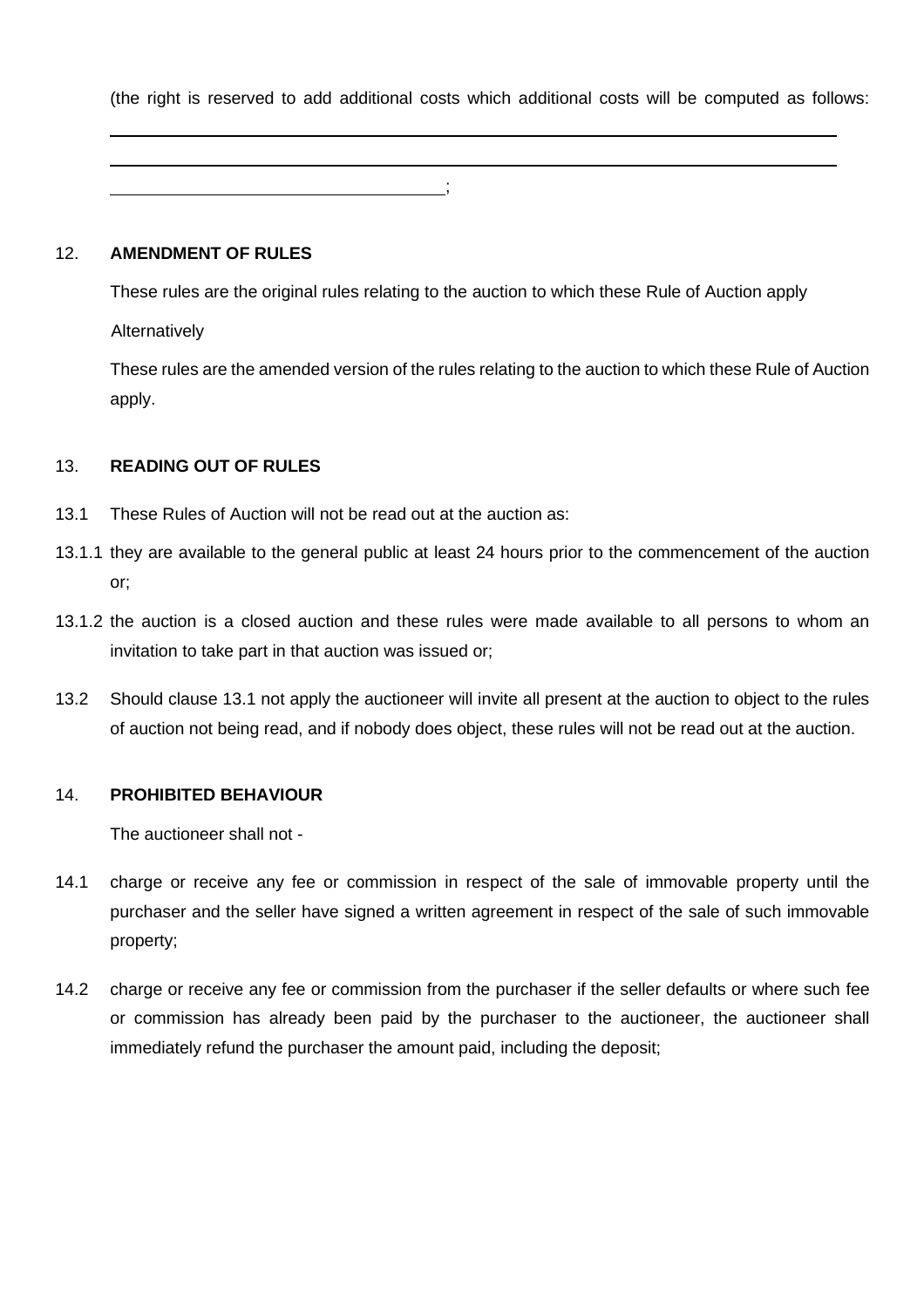- 14.3 charge or receive any fee or commission from the purchaser, if the purchaser defaults, exceeding ten percent of the purchase price or the total cost of advertising and conducting an auction and such additional costs as may have been reasonably incurred in accordance with regulation 21 (2)(1), whichever is the lesser;
- 14.4 charge or receive any fee or commission from the seller, unless agreed otherwise in writing, if the buyer defaults or where such fee or commission has already been paid by the seller to the auctioneer, the auctioneer shall immediately refund the seller the amount paid;
- 14.5 charge or receive any fee or commission from the seller if the seller defaults, unless agreed otherwise, exceeding ten percent of the purchase price or the total cost of advertising and conducting an auction and such additional costs as may have been reasonably incurred in accordance with regulation 21 (2)(1), whichever is the lesser;
- 14.6 accept a bid from a person unless he or she is registered in the Bidders' Record as contemplated in regulation 26;
- 14.7 set a minimum or reserve price without the express written permission of the seller;
- 14.8 allow bidding on an item or a lot if the auction thereof has not been advertised as contemplated in regulations 19 and 20;
- 14.9 during an auction deviate from the sequence of goods as advertised;
- 14.10 knowingly misrepresent, or cause or permit to be misrepresented the value, composition, structure, character or quality or manufacture of the goods put up for sale at the auction;
- 14.11 hinder the access of any person to any advertisement contemplated in the regulations promulgated in terms of the CPA, rules of auction or vendor's roll;
- 14.12 pay any other person in order to be appointed as auctioneer, whether in general or for a particular auction or in respect of any specific goods; or
- 14.13 enter in any record kept or required to be kept by the auctioneer under or in terms of the regulations promulgated in terms of the CPA or any other applicable law, any name or other details other than the real name and details of the actual successful bidder.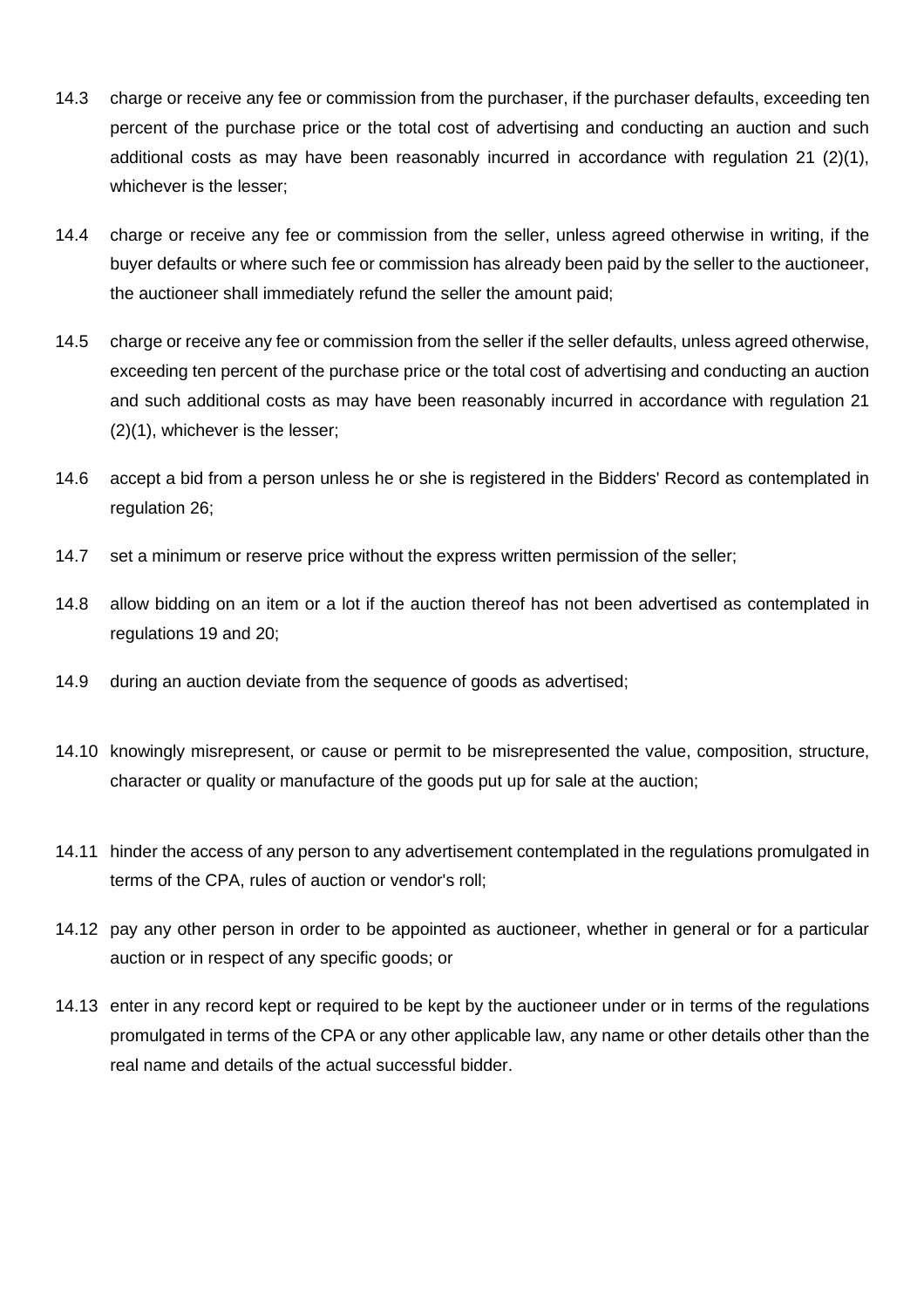## 15. **BIDDING ON BEHALF OF A COMPANY**

If a person will be bidding on behalf of a company, the letter of authority contemplated in sub regulation 26(3) of the regulations promulgated in terms of the CPA must appear on the letterhead of the company and must be accompanied by a certified copy of the resolution authorising him or her to do so.

#### 16. **BIDDERS' RECORD**

The bidders' record is available for public inspection in respect of the names of bidders and the bidders' numbers referred to in subregulation 26(6) of the Regulations promulgated in terms of the CPA only, at any time, free of charge -

- 16.1 during the auction, at the premises where the auction is being held; and
- 16.2 before or after an auction, at the auction house or auctioneer's place of business and during normal business hours.

#### 17. **OWNERSHIP**

The auctioneer ensured that the sellers whose property will be disposed of by way of the auction to which these Rules of Auction related signed a declaration stating that he or she is the owner or rightful holder of the goods (who has the right to sell) and that declaration was submitted to the auctioneer.

#### 18. **BIDDING**

- 18.1 Each prospective bidder whose name appears in the bidders' record will be provided with a bidder number before he or she may bid, as well as a paddle or other device to which that number is attached in such a way that it is clearly visible to the persons present at the auction.
- 18.2 A bid wiil not be taken from an unregistered person.
- 18.3 The place where the auction will be held shall be open and accessible to any member of the public, subject to the auctioneer's right to refuse a person the right to remain on the auction's premises in the event that, that person repeatedly behaves in such a way so as to disrupt the auction.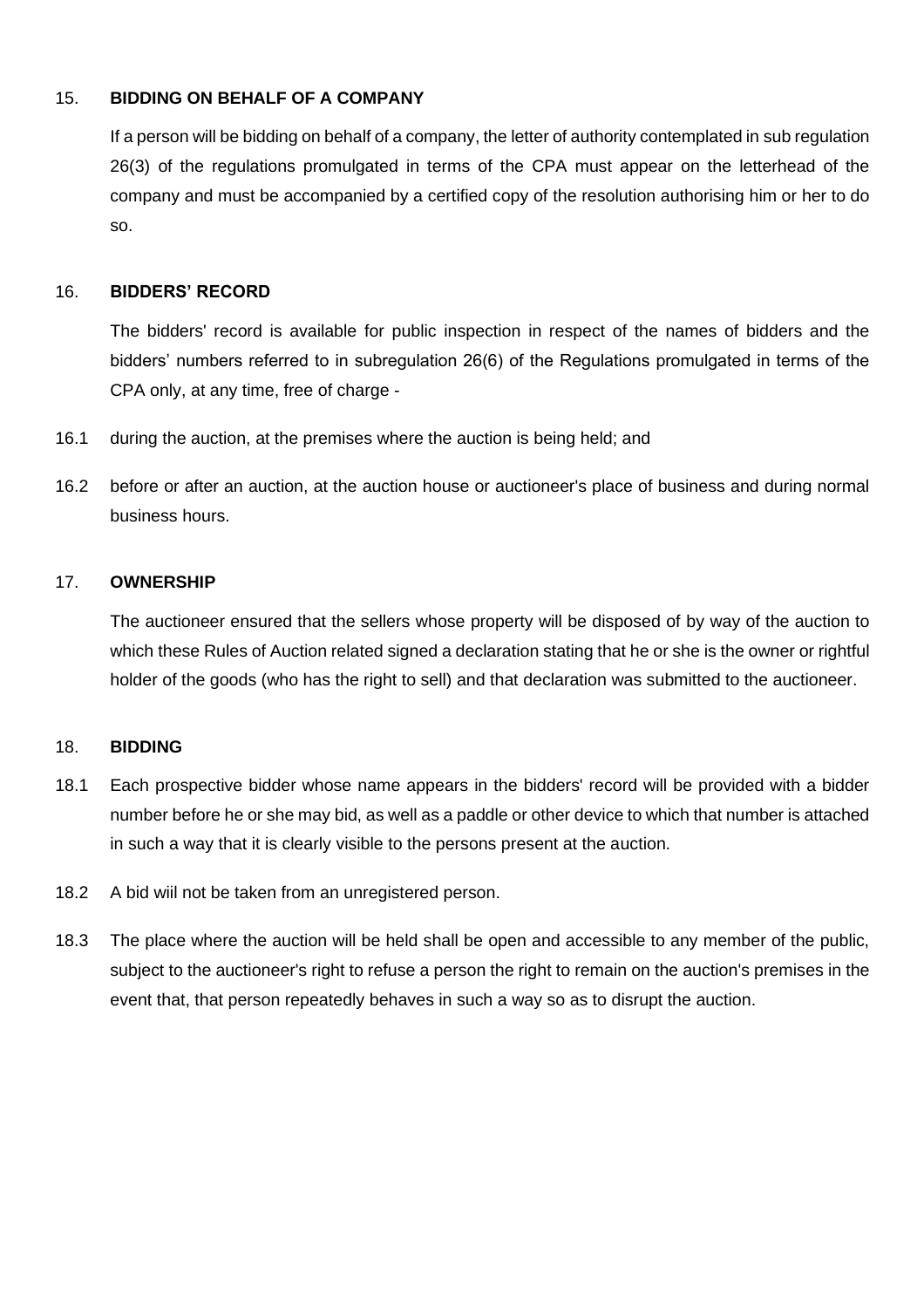#### 19. **VENDOR'S ROLL**

The auctioneer shall have a vendor's roll in which all details of the auction will be recorded and, which shall include -

- 19.1 the advertising of the auction;
- 19.2 these Rules of Auction;
- 19.3 the bidders' record;
- 19.4 the declarations contemplated in regulation 21(2)(h) and 27 of the regulations promulgated in terms of the CPA;
- 19.5 a list of all goods on auction, including goods which were withdrawn from auction;
- 19.6 the names of the successful bidders, the goods bought, and the prices paid in respect thereof;
- 19.7 the details of any challenges to the validity of the auction or the conduct thereof, and the particulars of the persons making such challenges, if available;
- 19.8 any items or lots not sold;
- 19.9 the details of any reserved price or any matter contemplated in subsections (4) and (5) of section 45 of the CPA.

#### 20. **CONDITIONS OF SALE**

The Condition of Sale that will apply to the sale(s) at the auction to which these Rules of Auction relate will be substantially the same as those set out in Annexure "A" to these Rules of Auction.

#### 21. **FALL OF HAMMER**

No bid may be withdrawn after the fall of the hammer until expiry of the confirmation period that is provided for in these Rules of Auction, during which time the offer shall be open for acceptance by the seller or his agent and if the offer is accepted, the sale shall be deemed to be a sale by auction for the purposes of the CPA.

The highest bidder ("the purchaser") on which the hammers fall shall immediately complete the conditions of sale annexed hereto as Annexure A and sign same.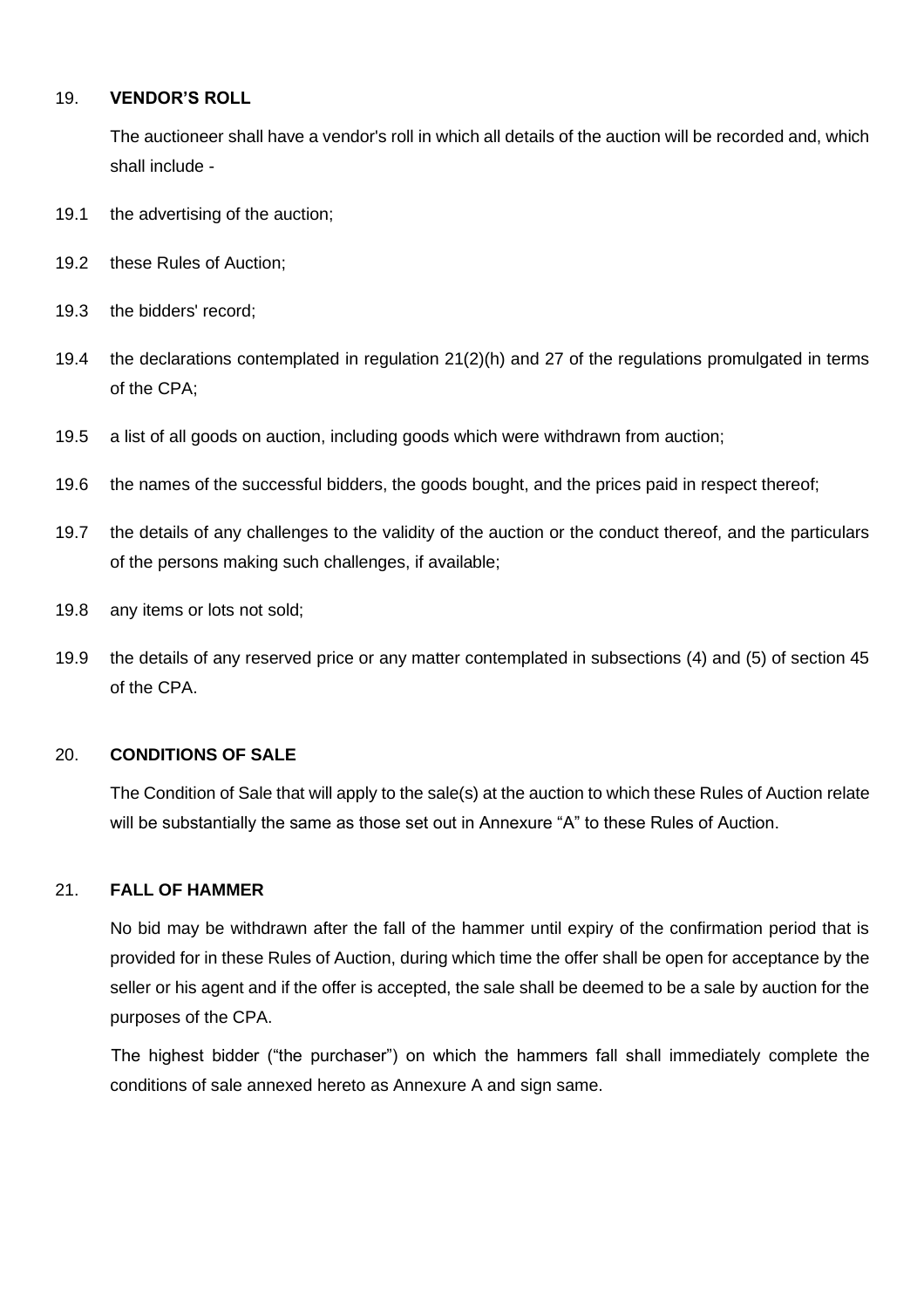## 22. **FEE FOR PARTICIPATION**

No fee shall be charged for participation in the auction, but that does not apply to refundable deposits.

## 23. **ACCEPTANCE AND CONFIRMATION**

- 23.1 The purchaser's offer shall remain open for acceptance by the Seller or by the Auctioneer on behalf of the Seller, for a period of 14 (Fourteen) business day confirmation period after the date of auction and the fall of the hammer ("the confirmation period"). The Purchaser and the Auctioneer acknowledge and agree that this provision is inserted and intended for the benefit of the seller. The offer shall remain irrevocable and open for acceptance by the Seller at any time during the confirmation period.
- 23.2 The Auctioneer shall inform the purchaser of any higher written offer which is received from a third party during the confirmation period. The Purchaser shall for a period of 24 (twenty-four) hours after having received such notice, have the right to increase the purchase price offered by him to equal the subsequent higher offer, but subject otherwise to all other terms and conditions of the Conditions of Sale. Should the Seller elect to sell the Property for a higher amount and the Purchaser agrees to match the higher offer, then the Seller shall be obliged to accept the said increased offer of the Purchaser.
- 23.3 The purchaser's offer shall be deemed to have been accepted only when the seller or the Auctioneer, whichever may be applicable, has signed the Conditions of Sale Annex hereto as Annexure A, on behalf of the seller in the space provided at the end of the Conditions of Sale.
- 23.4 Should the Seller reject the purchaser's offer, the Auctioneer will repay any deposit and commission paid to it in terms of this rules of auction or conditions of sale.
- 23.5 In the event of the sale requiring the consent of any statutory authority or any court of law, then the sale flowing form the auction is subject to the granting of such consent.

## 24. **GENERAL**

- 24.1 The Conduct of the auction is subject to the control of the auctioneer who has the sole right to regulate the bidding procedure.
- 24.2 It is advisable that every prospective bidder should read the Rules of Auction and Conditions of Sale and must not bid unless he or she has done so.